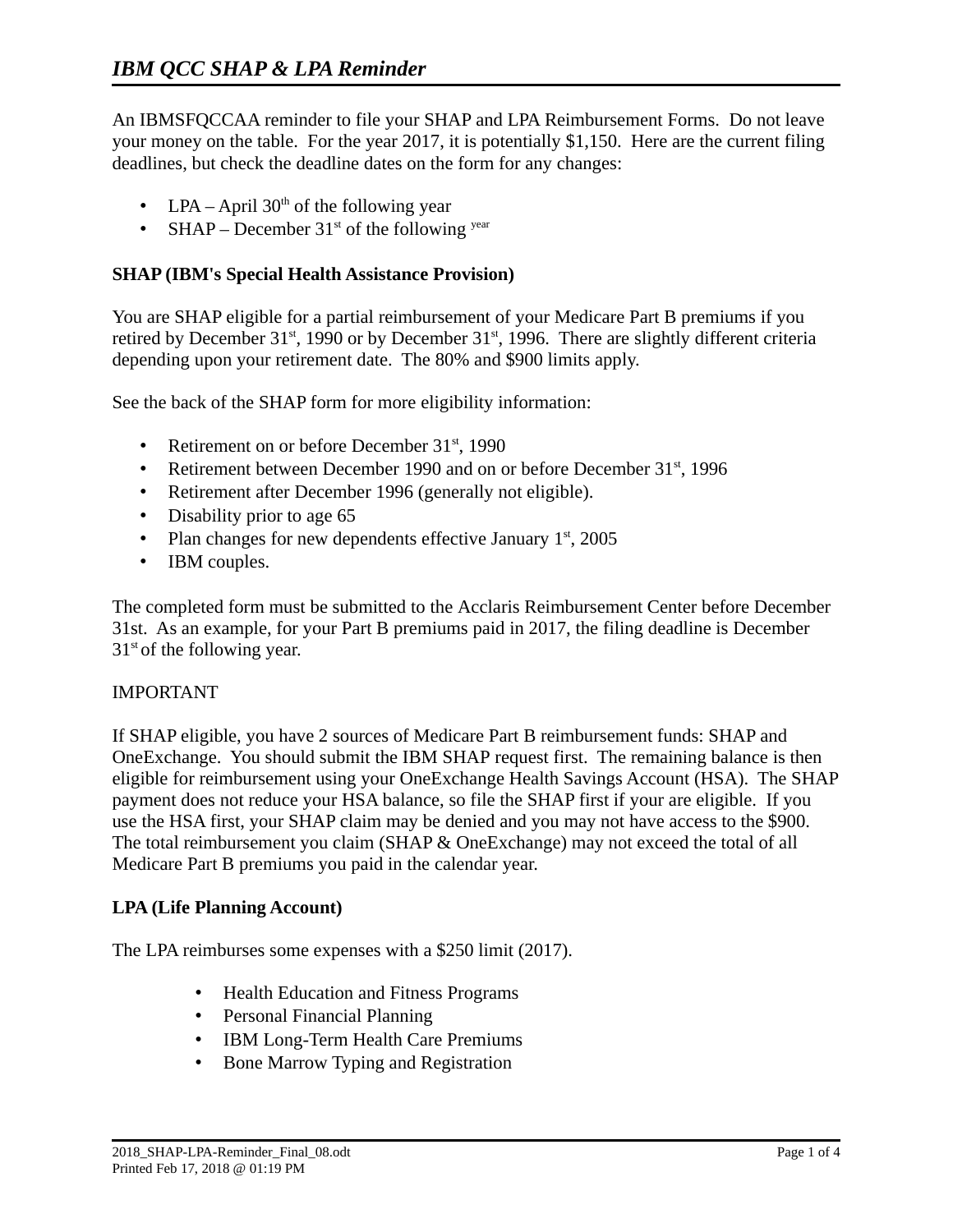Again, see the back of the LPA form for more information.

The LPA must be postmarked by April 30, of the current year for expenses in the previous year (e.g. April 30<sup>th</sup>, 2018 for 2017 expenses). Acclaris is picky about the supporting documentation, so follow the directions on the back of the form.

## **Acclaris**

Go to the Acclaris web site using the link below and setup an account if you do not already have one. Once the account is setup, you will have access to the forms. Remember to write down your password in a safe location.

<https://acclarisonline.com/acclaris/logindisplay.jsp>

The Acclaris web site may change the layout of their web pages at any time, but they should have images similar to below.

| Do you need to create a Username and Password to access your account? |
|-----------------------------------------------------------------------|
|                                                                       |
|                                                                       |
|                                                                       |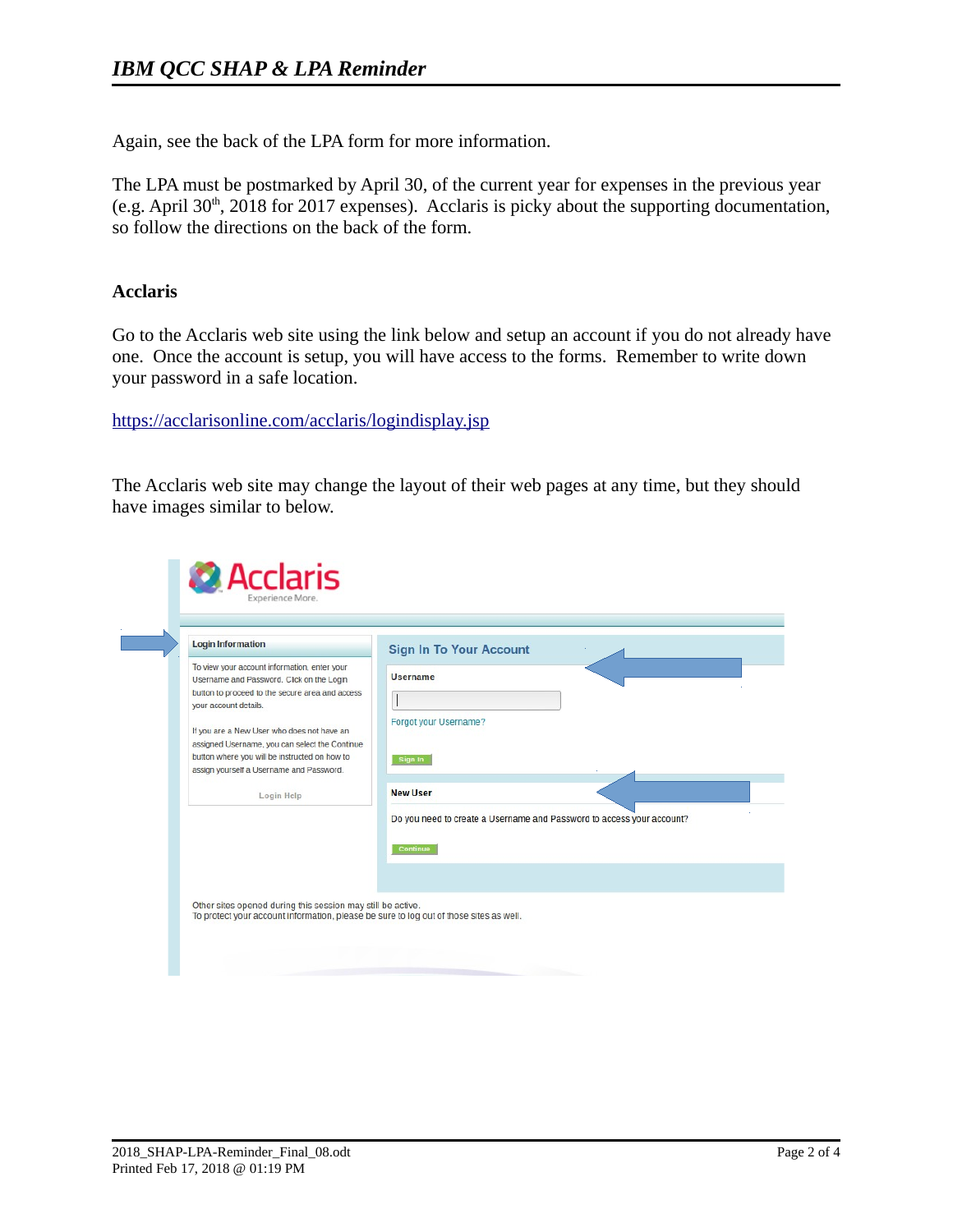